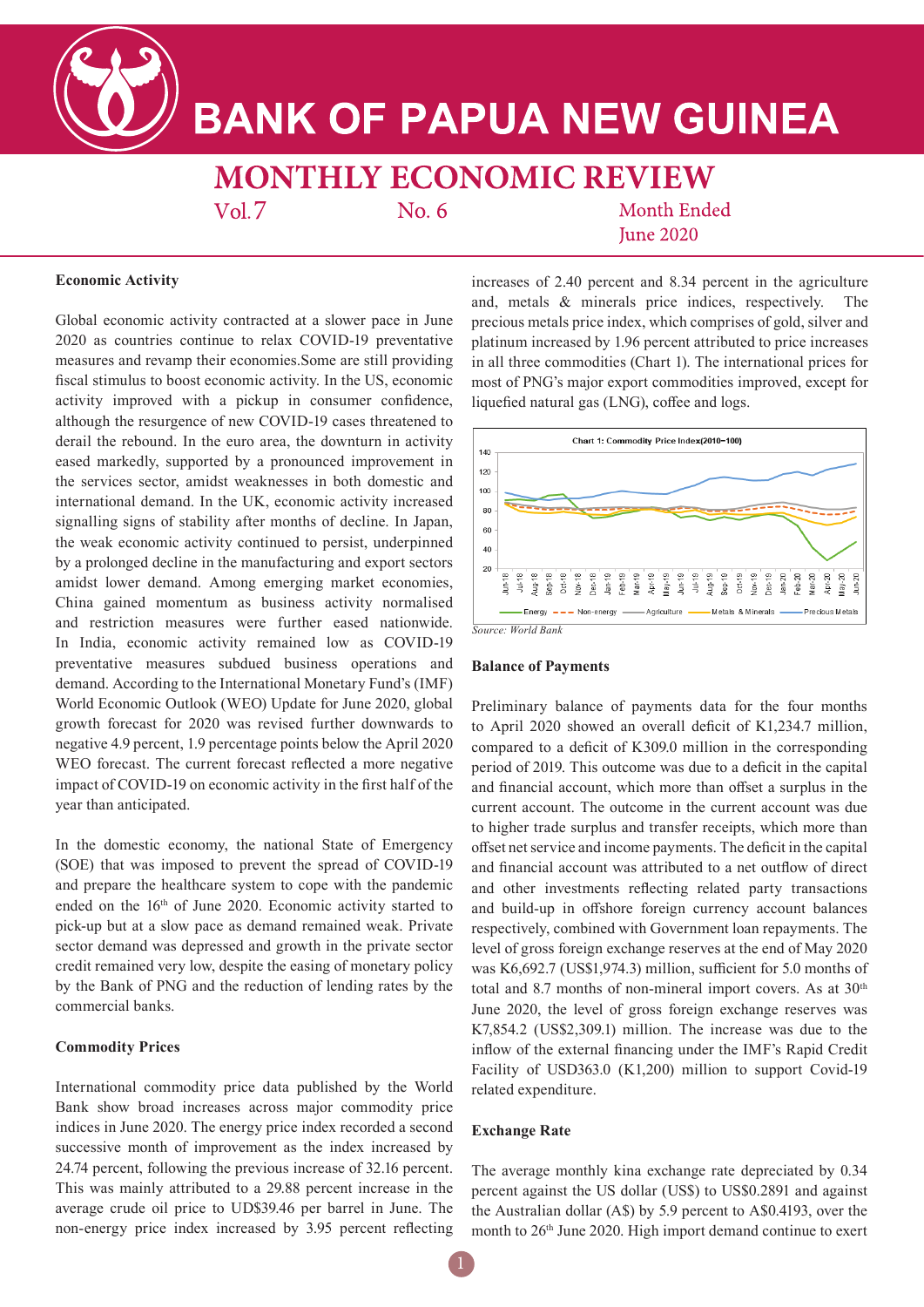downward pressure on the kina exchange rate against the USD. The Central Bank continued to intervene on the supply side of the foreign exchange market to help meet some of the foreign currency demand. The depreciation of the kina against the A\$ reflected cross-currency movements as the A\$ appreciated against the USD, attributed to an increase in Australian exports, mainly mineral exports. The average monthly Trade Weighted Index (TWI) decreased by 2.6 percent to 29.1 over the month to 26th June 2020, compared to the previous month. This decline mainly reflected the depreciation of the kina against the A\$ (Chart 2).



#### **Inflation**

Annual headline Retail Price Index (RPI) to June 2020 declined by 1.2 percent. This was mainly driven by substantial price declines in the 'Transport' and 'Housing' expenditure groups, which more than offset increases in the other expenditure groups. The decline in the 'Transport' group reflected a fall in fares and price declines in fuel and lubricants. The decline in the 'Housing' group was driven by a fall in the 'Cooking' sub-group, mainly reflecting a decline in the price of kerosene. The RPI ex-seasonal, and the RPI ex-seasonal and fuel decreased by 3.5 percent and 1.2 percent, respectively. Quarterly headline RPI fell by 3.0 percent and the monthly headline RPI declined marginally by 0.5 percent.



*Source: Bank of PNG*

## **Domestic Interest Rates & Monetary Aggregates**

Over the month to week-ending  $26<sup>th</sup>$  June 2020, the Central Bank Bill (CBB) rates for the 28-day term was unchanged at

1.38 percent, while the 63-day and 91-day terms decreased by 0.01 percent and 0.03 percent to 2.23 percent and 2.44 percent, respectively. Over the same period, the Treasury Bill (T-bill) rates for the 273-day and 364-day terms remained unchanged at 6.04 percent and 7.20 percent, respectively. The 182-day term decreased by 0.01 percent to 4.66 percent. The weighted average interest rates on wholesale deposits (K500,000 and above) for all terms showed mixed movements. The rates for the 30-day, 90-day, 180-day and 270-day terms increased by 1.93 percent, 0.07 percent, 0.39 percent and 0.64 percent to 0.23 percent, 0.82 percent, 1.19 percent and 1.39 percent, respectively. The rates for the 60-day and 360-day terms decreased by 1.70 percent and 0.16 percent to 0.66 percent and 1.25 percent, respectively (Chart 4).





The broad money supply increased by 8.5 percent over the year to May 2020, compared to a decline of 5.7 percent in the corresponding period of 2019. This was due to an increase in net claims on Central Government and credit to public non-financial corporations mainly State Owned Enterprises (SOEs). Monetary base increased by 5.6 percent in May 2020, compared to a decline of 4.7 percent in the corresponding period of 2019. The increase in monetary base was due to increases in deposits of commercial banks at the Central Bank and currency in circulation.

Commercial bank lending to public non-financial corporations, other financial corporations and other resident sectors increased by K175.6 million to K13,676.2 million between  $19<sup>th</sup>$  June 2019 and 19th June 2020. The advances were mainly to the manufacturing, petroleum, mining and agriculture sectors. Over the year, the weekly average lending by banks increased by 1.5 percent to K13,690.2 million. The commercial bank deposits increased by K1,228.6 million to K21,637.5 million during the same period, which mainly reflected placements by the government, manufacturing, agriculture and finance sectors. The weekly average deposits increased by 5.7 percent to K21,452.1 million.

#### **Monetary Policy**

The Bank maintained the policy signalling rate, the Kina Facility Rate, at 3.0 percent in the month of June.